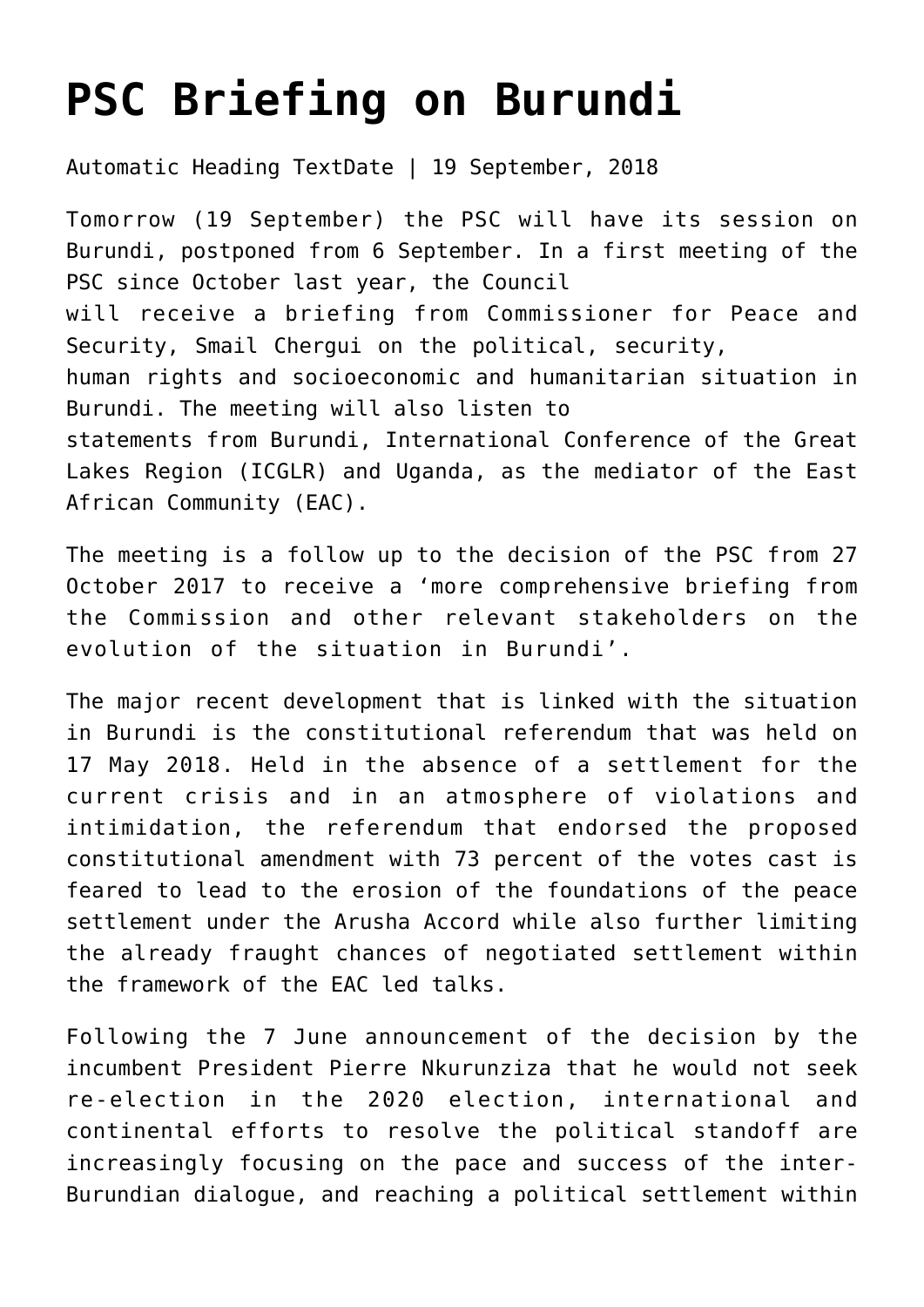that framework to prepare the groundwork for the 2020 elections. Though various stakeholders warmly received the declaration of the President that he won't seek another term at the end of his term, the lack of meaningful progress to break the political impasse in the peace talks has been an issue for concern. While a roadmap for the 2020 elections came out of the workshop of 36 Burundian political parties based in Burundi that took place on 3 August 2018, some key political parties boycotted the event.

Although Burundi did not feature on the agenda of the PSC since October last year, the AU has remained engaged and seized with the Burundi situation. As a guarantor of the Arusha Peace Accord, the AU expressed concern over the slow progress in the peace talks and the implications of the referendum on the constitutional amendment. Ahead of the referendum on 9 May, AU Commission Chairperson, Moussa Faki, sent an open letter to Ugandan President Yoweri Museveni, the official mediator of the talks on behalf of the EAC, calling on him to take action. The letter copied to the guarantors of the Arusha Accord—the Democratic Republic of the Congo, Ethiopia, Kenya, Rwanda, South Africa, Tanzania, Zambia, the UN Secretary-General and the EU Commission – expressed concern about the erosion of the gains of the Arusha Accord since 2015 and warning that the constitutional amendments 'will likely have far-reaching negative consequences for Burundi and the region'.

What is of particular interest for the PSC in this session is to get adequate appreciation of the implications of the May 2018 constitutional referendum on both the EAC led peace talks and the Burundi post-conflict peace settlement anchored on the power-sharing scheme of the Arusha peace agreement reflected in Burundi's constitution. Although the constitutional amendment did not change the ethnic quotas—a key element of the Arusha Accord—of 60 percent Hutu and 40 percent Tutsi in the executive branch, the parliament and the judicial branch,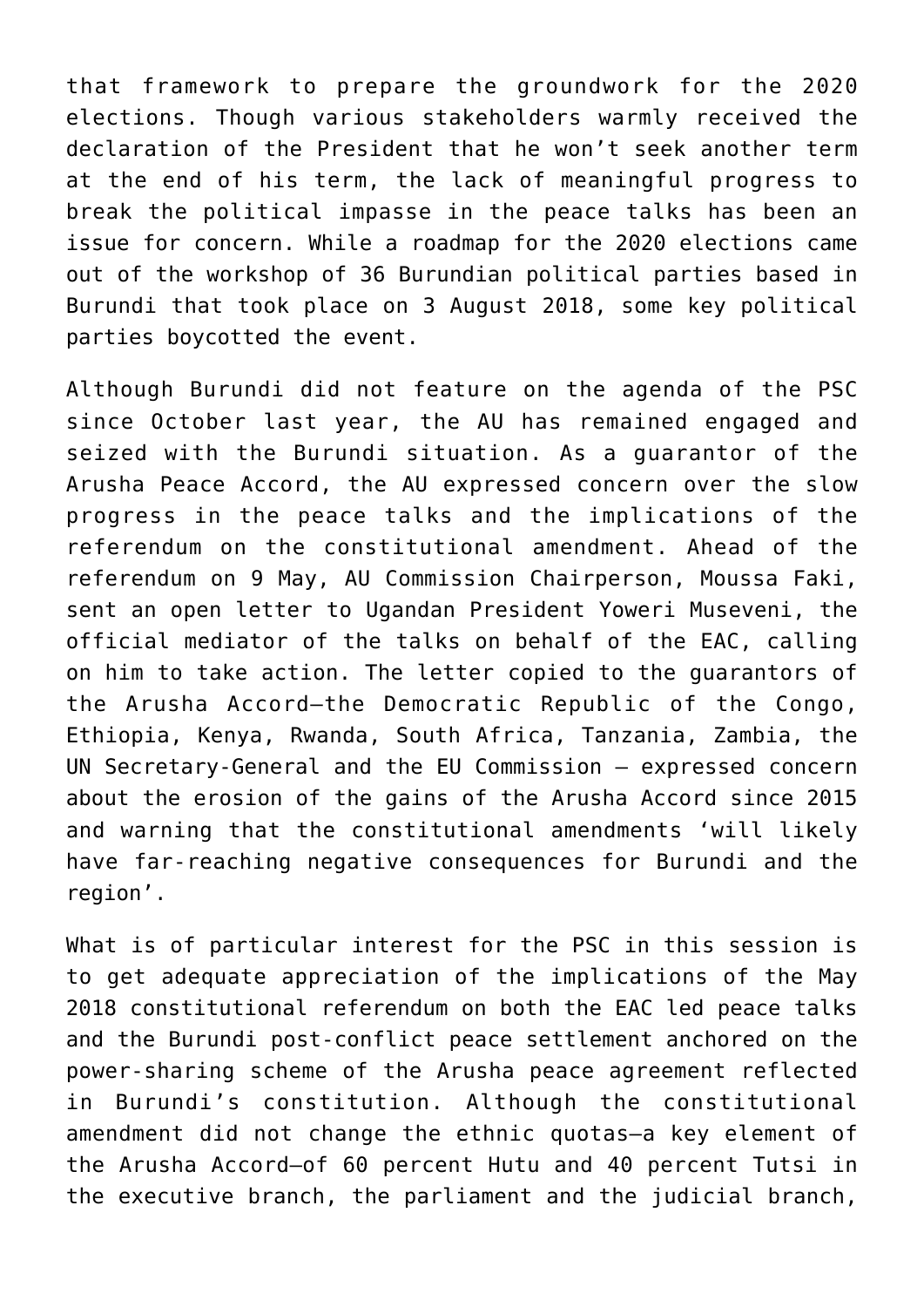it opens the possibility of future review following ordinary majority decision-making.

The intervention from the EAC during the PSC session is expected to provide updates to the PSC on latest developments in the peace process. While efforts are

now underway for reconvening the talks in Uganda, the EAC led peace talks have remained stalled for many months, facing boycotts on all sides and government intransigence. Major Burundian diaspora opposition forces were absent from the last round of talks, and the talks ended with no major progress or agreement. The government has expressed its willingness to participate in this next round of talks which is deemed by many

including the facilitation team as the 'final' attempt, although it indicated that this will be the last round of talks to take place out side of Burundi. Indeed, the EAC led mediation made very little progress. The major challenge since PSC's last session has reportedly been the outstanding refusal of the Burundian government to recognize and engage in talks with some of the major opposition forces. Bujumbura rejects the opposition coalition Conseil National pour le respect de l'Accord d'Arusha pour la Paix et de l'État de Droit (CNARED, or National Council for the Respect of the Arusha Agreement and Rule of Law) claiming that they are associated with the May 2015 failed coup. The other challenge is the fact that the EAC is trying to mediate the political standoff with a divided house, and without an agreed roadmap among its member states.

The interconnectedness of the security complex in the region, the issue of migrants, and the sensitive topic of third termism and its implication in the national political contexts of its member states made EAC's role a complex and difficult one.

What is of significant value for the PSC, apart from the interest to be updated about the current status of the EAC led peace talks and EAC's efforts for reconvening the talks, is to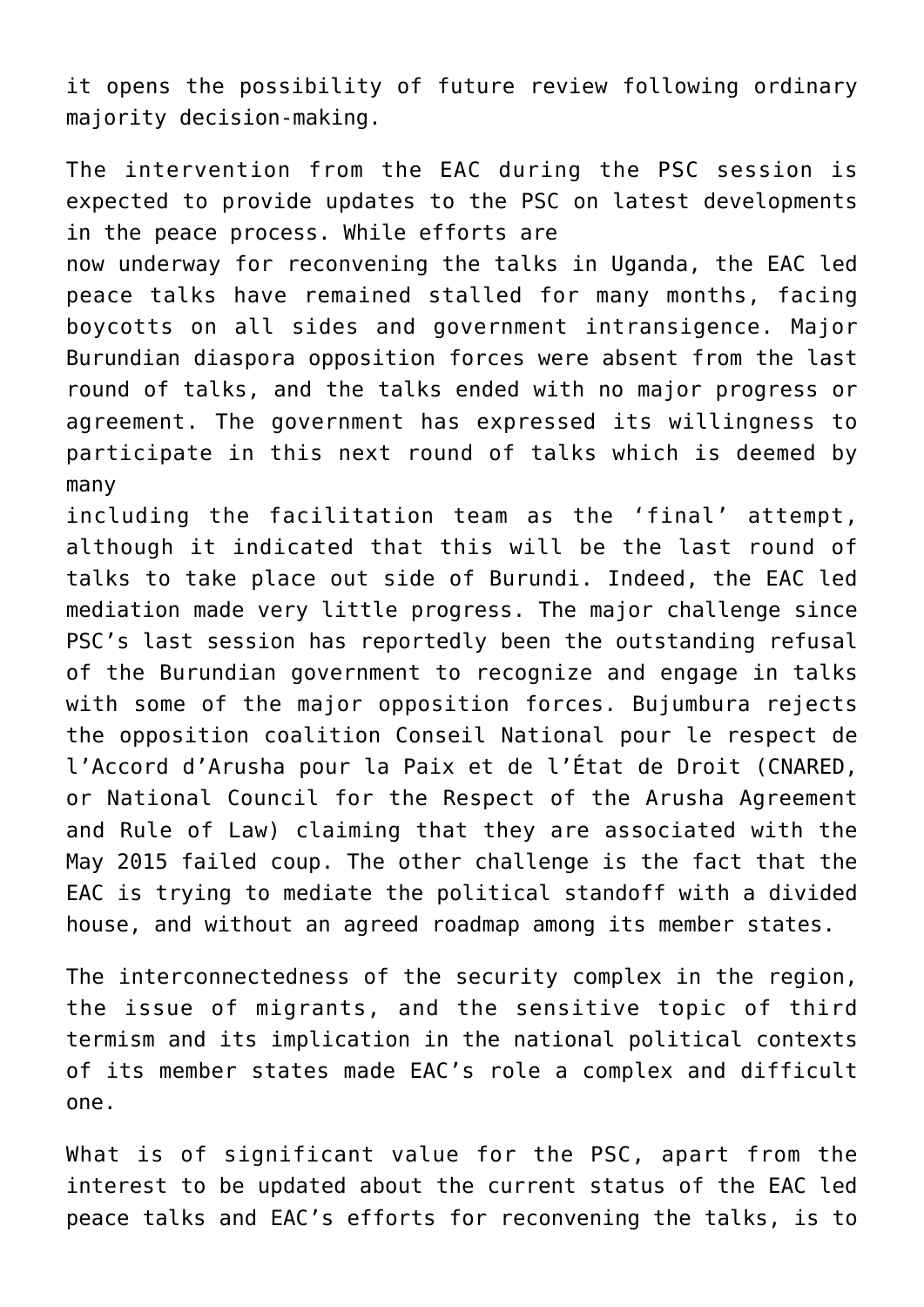have proper analysis on the chances of any breakthrough in the talks and the EAC's plan on the next steps if its current efforts fail to produce progress in the talks.

The human rights situation, and the broader political climate will also be further areas of concern in the session. The PSC would be interested to hear about the political and human rights situation in Burundi, including the challenges facing the AU human rights monitors and policy options available for the PSC to enable the AU office deliver on its roles including with respect to human rights monitoring. Given the lack of breakthrough in the peace talks and the fragile political and security environment, this important presence of the AU in Burundi with human rights observers and military monitors should be maintained.

The signing by Burundi of the MoU on the presence of the mission of the human rights observers would be another issue for critical reflection during this PSC session.

Despite improved security since 2016, the tense and polarized political sphere, lack of a inclusive dialogue, the history of violent conflict, the difficult regional security and power dynamics and worsening of the socioeconomic situation make the marginal security improvement fragile. At the beginning of August 2018, three soldiers of the Burundian army were ambushed and killed and five others were injured in an attack that took place in the town of Gihanga, 15 km from the capital Bujumbura.

Apart from these incidents of sporadic violent attacks from armed groups, there remain concerns about the human rights situation in the country. As pointed out in the 2016 human rights investigation report of the African Commission on Human and Peoples' Rights submitted to the PSC, there remain major issues of impunity among the state's security forces. Militia groups still spread violence.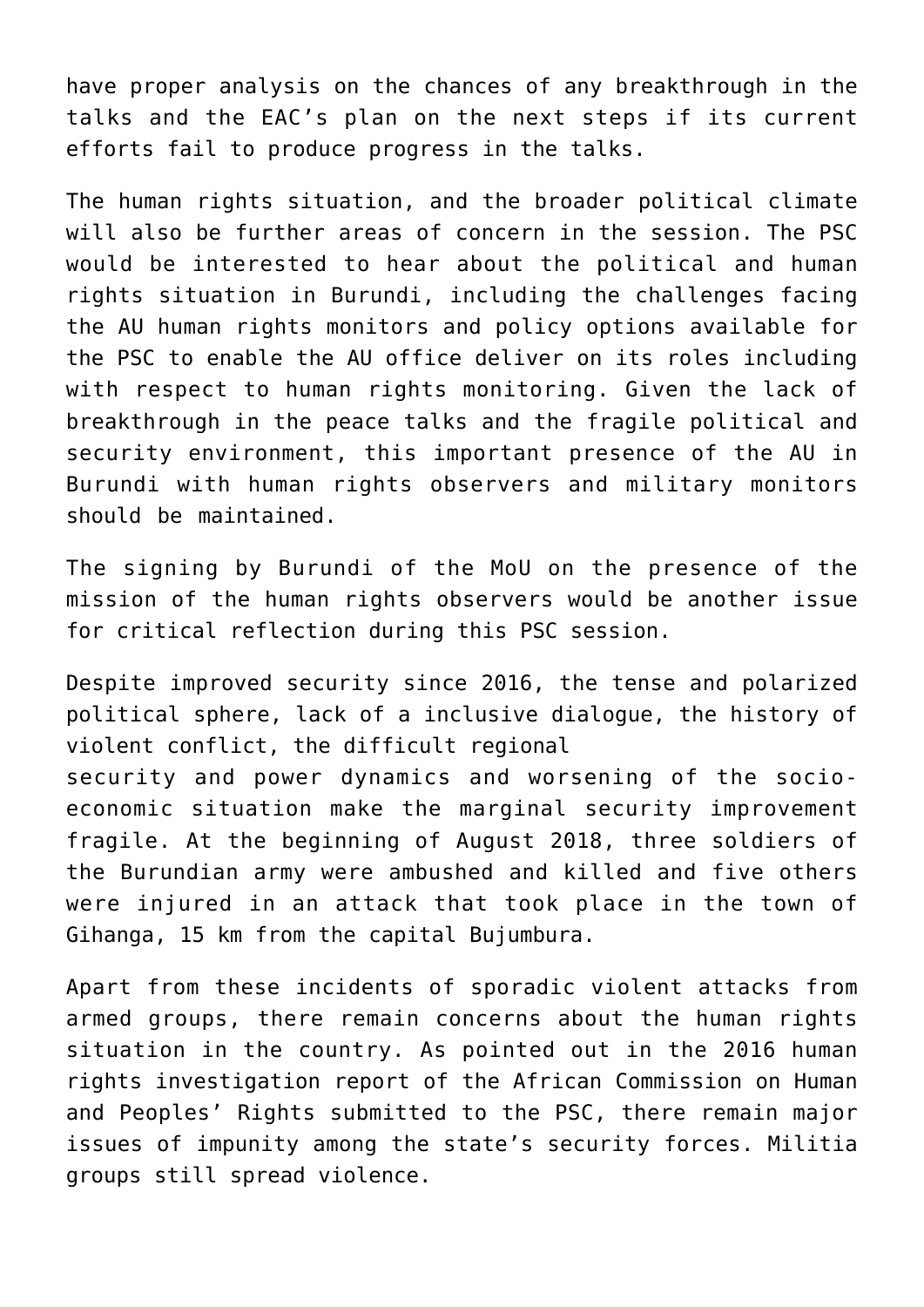The human rights and humanitarian situation has faced further set backs due to the major challenges facing Burundi's economy. In a report released very recently, the International Crisis Group (IGC) stated that '[i]n the wake of this political and security crisis, the country's economy has shrunk at an alarming rate and socioeconomic progress made after the end of the civil war in the 2000s has been derailed'. The report particularly highlighted the worsening food and fuel shortages and the serious foreign currency reserves shortage the Burundian economy faced resulting in 'new taxes and obligatory public 'contributions', forcing civil servants and ordinary Burundians to donate extra money to state coffers'. The report warned that the economic challenge could pull the country back to violence.

Given the gravity of the socio-economic situation, the PSC may also discuss the implications of the EU sanctions on Burundi and recommend for their lifting. This could address not only the immediate challenges facing the population but also it can potentially be used

to leverage the peace process in Burundi.

African members of the UN Security Council including Ethiopia have been expressing their concern on the political impasse and lack of progress in the EAC led mediation. Ethiopia has called for a re-launch of the dialogue under the auspices of the EAC with support of the African Union and United Nations. Tomorrow's meeting may consider how to scale up PSC's role in the mediation and the preparation of the 2020 elections.

The expected outcome is a communiqué. With respect to the EAC led peace talks, this communiqué may in particular call on the EAC and the AU Commission to elaborate a roadmap on how the two organizations pursue the peace process jointly. In terms of the role of the AU, the PSC could emphasize the need to keep the operation of the human rights observers and military experts in Burundi until the 2020 elections and set benchmark for reviewing their presence. The communiqué could reiterate